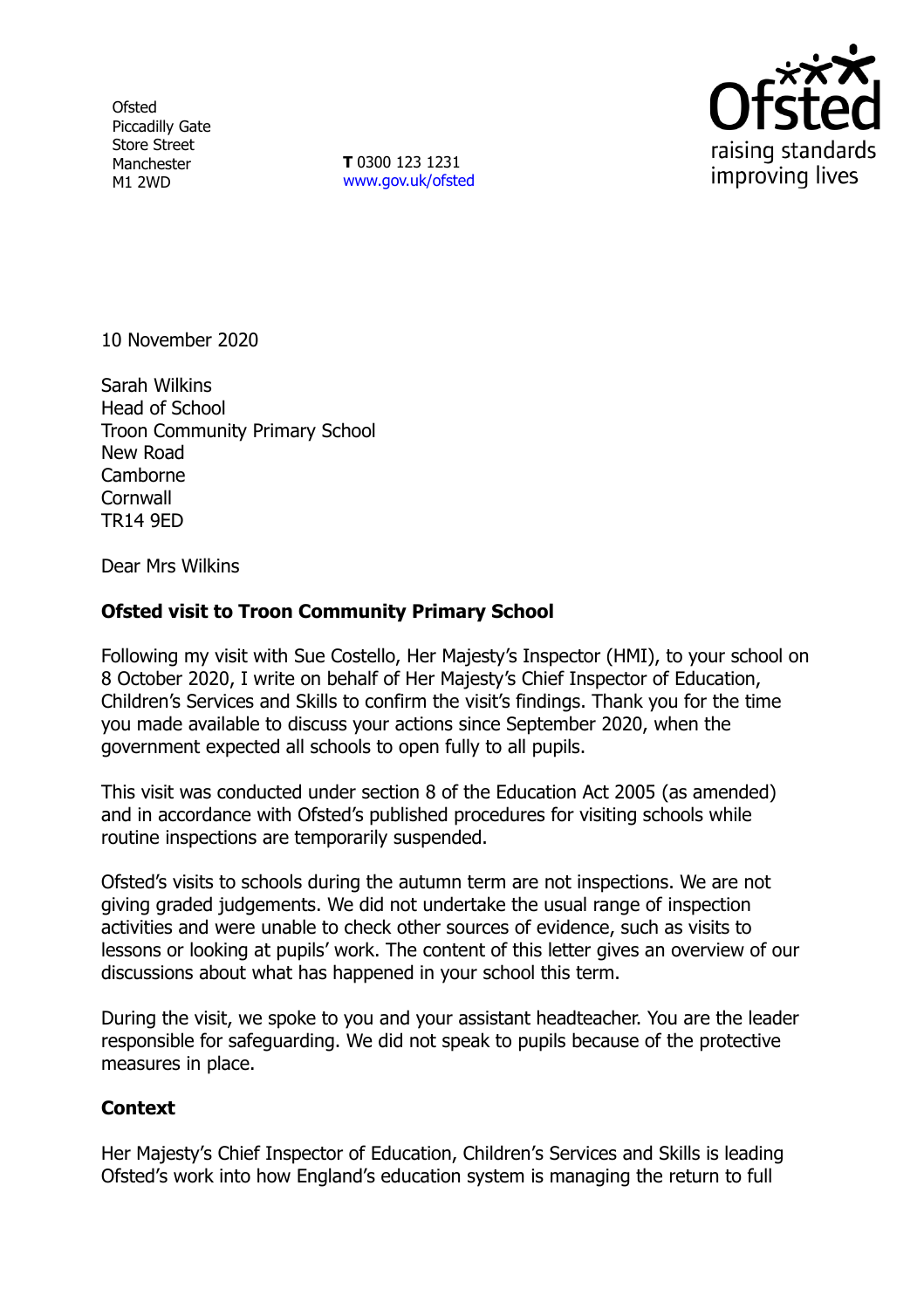

education for pupils, following an extended break in formal schooling due to the COVID-19 (coronavirus) pandemic.

In undertaking this focused work, HMI are visiting a broad range of schools. HMI will visit a sample of:

- approximately 1,200 schools across all Ofsted grades (outstanding, good, requires improvement and inadequate)
- maintained schools, academies and free schools, special schools and centres of alternative provision, including those in cities, and coastal, town or rural communities.

The information from this visit will feed into Ofsted's national reporting so that the insights can be shared with the government and the education sector. We did not find any significant concerns during the visit. In such a case, an inspection report would be published on our website and available to parents and carers.

We did not consider your response to COVID-19 during the spring and summer terms 2020, when the school was not open to all pupils.

## **From this visit, inspectors noted that:**

- The school opened fully for all pupils to attend on 7 September 2020.
- **Pupils'** rates of attendance are similar to those seen at this time last year.
- You told us that pupils began studying their usual curriculum from 7 September 2020. In the first two weeks, you focused on pupils' well-being. You are pleased with the impact this had on pupils.
- You told us that reading is a priority. Teachers have undertaken checks to see what pupils know. You found that some pupils need extra support with their phonics. The additional support is now in place.
- You have plans to check what pupils know and understand in other subjects. These checks are planned to be completed by 23 October 2020. Teachers will use this information to adapt their teaching and curriculum accordingly.
- You told us that you plan to make changes in the way mathematics is organised. This is because you feel your mathematics curriculum is better taught to individual year groups rather than mixed ages.
- $\blacksquare$  In other curriculum subjects, you told us that some content has been adjusted. For example, in music, pupils are now learning to play the glockenspiel instead of the recorder.
- Children in Nursery and Reception are following the early years curriculum as usual.